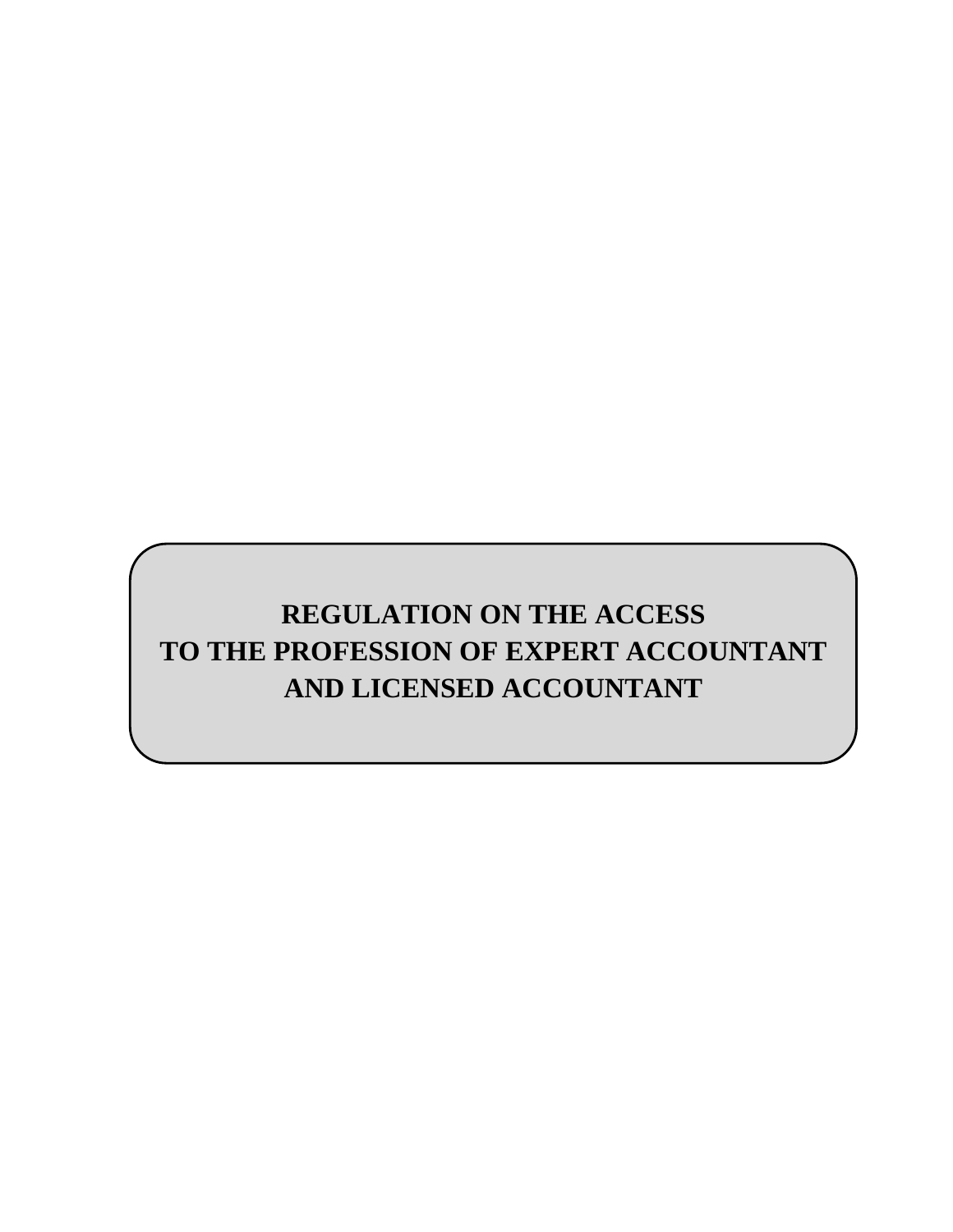# **REGULATION on the access to the profession of expert accountant and licensed accountant\***

# CHAPTER I **General provisions**

Art.  $1 - (1)$  The admission examination for training in order to obtain the qualification of expert accountant and licensed accountant is held by the Body of Expert and Licensed Accountants of Romania, further called the *Body*, within the present regulation.

(2) The admission examination takes place within the examination centres established by the Body, generally once a year. In exceptional cases, the Body will hold the admission exam twice a year.

Art. 2. – The admission examination for training programs in order to obtain the qualification of expert accountant and licensed accountant, as well as the regulations on practical training and the aptitudes test is established by the Body with the approval of the Ministry of Economy and Finance and the Superior Council of the Body, aiming to the harmonization with the provisions of the European directives in the field.

### CHAPTER II **The access to the profession of expert accountant and licensed accountant**

## *SECTION 1 Examination Commissions*

**Art. 3.** – The central commission for developing the examination subjects, further called *the central commission,* is established by common decision of the Minister of Economy and Finance and the Minister of Education, Research and Youth, and the examination commissions are established by the decision of the Superior Council of the Body, in its quality of examination organizer, according

 $\overline{a}$ 

<sup>\*</sup> Approved by Government Decision no.227 of March 5, 2008 on the approval of the Regulation on the Access to the Profession of Expert and Licensed Accountant, published in the Romanian Official Journal, Part I, no.187, of March 11, 2008, modified and supplemented by the Government Decision no.1648 of December 10, 2008, published in the Romanian Official Journal, Part I, no.856 of December 19, 2008.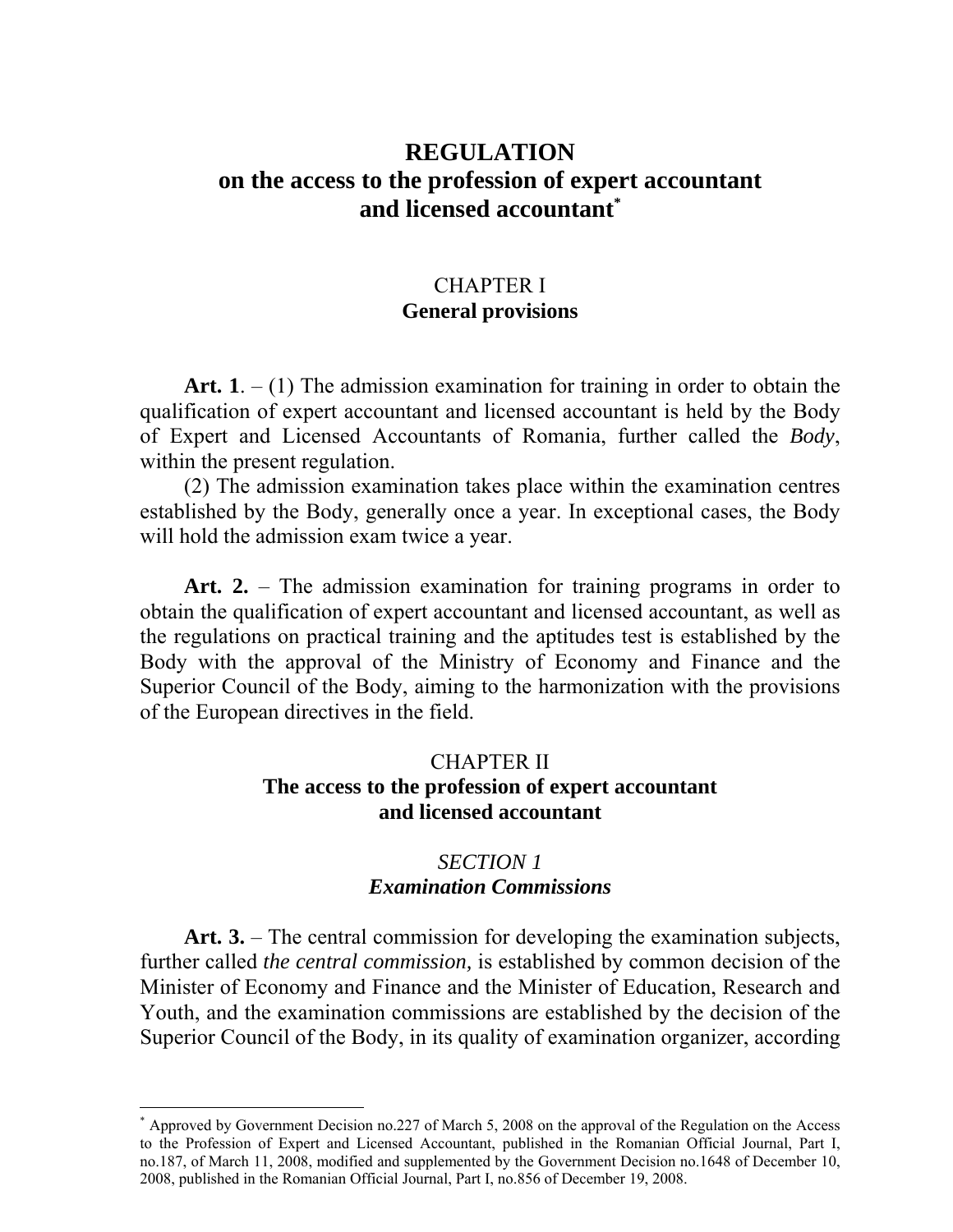to Art.20 par.(a) of the Government Ordinance No. 65/1994 on the organization of the expert accountant and licensed accountant practice, republished.

**Art. 4.** - The examination commissions will include university professors, expert accountants, a representative of the Ministry of Economy and Finance and the Ministry of Justice, experts in the examination disciplines and the executive director of the Body's branch of the concerned district or the municipality of Bucharest, according to the area where the admission exam is being held.

**Art. 5.** - In order to establish the examination commissions, according to Art. 3 and 4, the Body will request the Ministry of Economy and Finance and the Ministry of Justice to designate their representative, 30 days before the admission examination; the concerned ministries will answer the Body's request, at least 15 days before the admission examination.

### *SECTION 2 Candidates' registration*

**Art. 6.** – The admission examination for training in order to obtain the qualification of an expert or licensed accountant can be taken by persons complying with the provisions stipulated by Art.4 and 5 of the Government Ordinance No.65/1994, republished.

Art.  $7. - (1)$  The registration to the admission examination for training in order to obtain the qualification of an expert or licensed accountant is made by filling in a registration form, according to the model in Appendix No.1, which is submitted to the headquarters of the Body's subsidiary where the candidate has his/her individual address.

(2) The registration form will include the candidate's option for an examination centre from those established by the Body and posted visibly at all branches headquarters.

(3) For taking the admission examination for training in order to obtain the qualification of an expert accountant, the registration form is accompanied by:

a) The medical certificate that proves that the candidate holds the full exercise capacity;

b) A curriculum vitae, according to the model presented in Appendix 2, filled in and signed with full responsibility by the solicitor;

c) A legalized copy of the degree that proves the fact that the solicitor is a university degree in economy that is recognized by the Ministry of Education, Research and Youth;

d) valid legal record.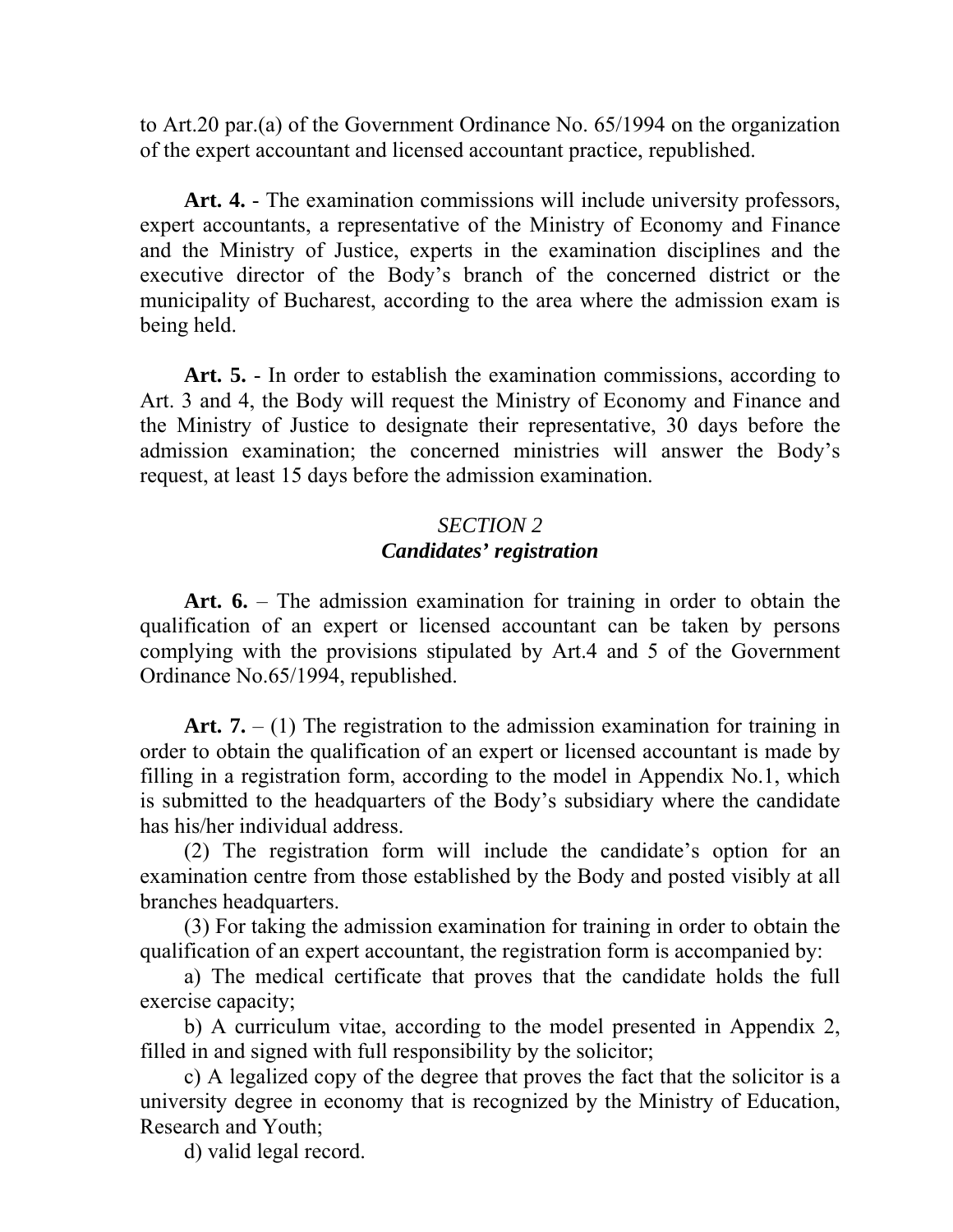(4) For taking the admission examination for training in order to obtain the qualification of a licensed accountant, the registration form is accompanied by:

a) The medical certificate that proves that the candidate holds the full exercise capacity;

b) A curriculum vitae, according to the model presented in Appendix 2, filled in and signed with full responsibility by the solicitor;

c) A legalized copy of the degree that proves the fact that the solicitor has a high school diploma recognized by the Ministry of Education, Research and Youth;

d) The identification record still valid.

**Art. 8.** – The candidates registration in the catalogue is carried out by the executive directors of the branches who are Examination Commission Secretaries as well, on the basis of the registration form and of the tables sent, at least 5 days prior to the examination date, by the executive directors of home branches of the candidates.

**Art. 9**. – The register catalogue is structured on districts, in an alphabetical order and comprises the next sections: current number, badge number, the candidate's first name and surname, the examination disciplines and the respective grades.

Art. 10. – (1) Following the registration, the candidates receive their badges with their personal photo, comprising their first name and surname, the register number, the home district and the qualification chosen.

 (2) The place occupied by each candidate in the examination classroom is marked on the desks by a badge similar to one mentioned at point (1).

**Art. 11**. – The access to the examination classroom is possible only on the basis of the badge and of the ID card when each candidate is called.

### *SECTION 3 The admission examination disciplines*

**Art. 12**. – The admission examination for training disciplines in order to obtain the qualification of an expert and licensed accountant are, as the case may be, the following:

a) For the admission for training in order to obtain the qualification of an expert accountant: Accountancy, Taxation, Law, Economic and Financial Appraisal of Entities, Audit, Accounting Expertise and the Doctrine and Deontology of the Accounting Profession;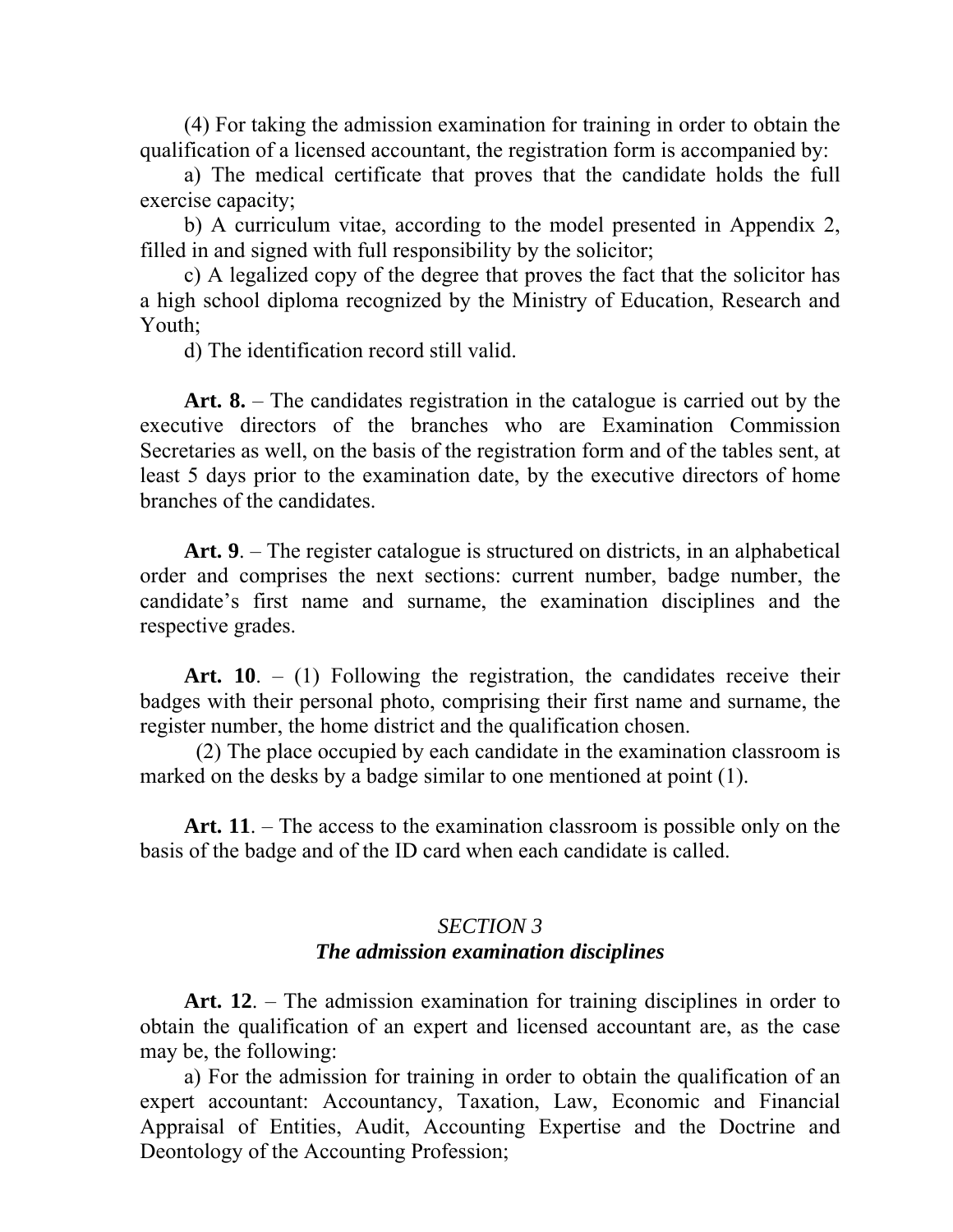b) For the admission for training in order to obtain the qualification of a licensed accountant: Accountancy, Taxation and Law.

Art.  $12<sup>1</sup>$ . - The licensed accountants, active members of the Body, who subsequently fulfill the degree condition for the access to the expert accountant profession, take the admission examination for training to the following disciplines: Accountancy, Audit, Economic and Financial Appraisal of Entities and Accounting Expertise.

Art. 13. – The content and the biography that guide the candidates are established by the Body, validated by the Ministry of Economy and Finance for each discipline. The two will be permanently updated; they will be published within the Body professional magazine and will be posted at each branch headquarters, at least 60 days prior to each examination session.

### *SECTION 4 Examination tests*

**Art. 14**. – The revision of the candidates' level of theoretical knowledge is made through a written examination, which is different according to the profession chosen by the candidate – expert accountant or licensed accountant.

**Art. 15**. – For the admission examination for training in order to obtain the qualification of an expert accountant, the admission exam consists of two written tests, containing subjects from the following disciplines:

- a) Accounting, Taxation, Law, with 3 hours for preparing the answers;
- b) Economic and Financial Appraisal of Entities, Audit, Accounting Expertise and the Doctrine and Deontology of the Accounting Profession, with 3 hours for preparing the answers.

Art.  $15<sup>1</sup>$ . - For the case presented at Art.  $12<sup>1</sup>$ , the duration to prepare the answers is of 4 hours.

**Art. 16**. – For admission examination for training in order to obtain the qualification of a licensed accountant, the admission examination consists of one written test, containing subjects from the following disciplines: Accounting, Taxation and Law, with 3 hours for preparing the answers.

Art. 17. – The assessment of the candidates' answers is made on a scale from 1 to 10, for each discipline, according to the grid established by the Central Commission, appointed according to Art. 3.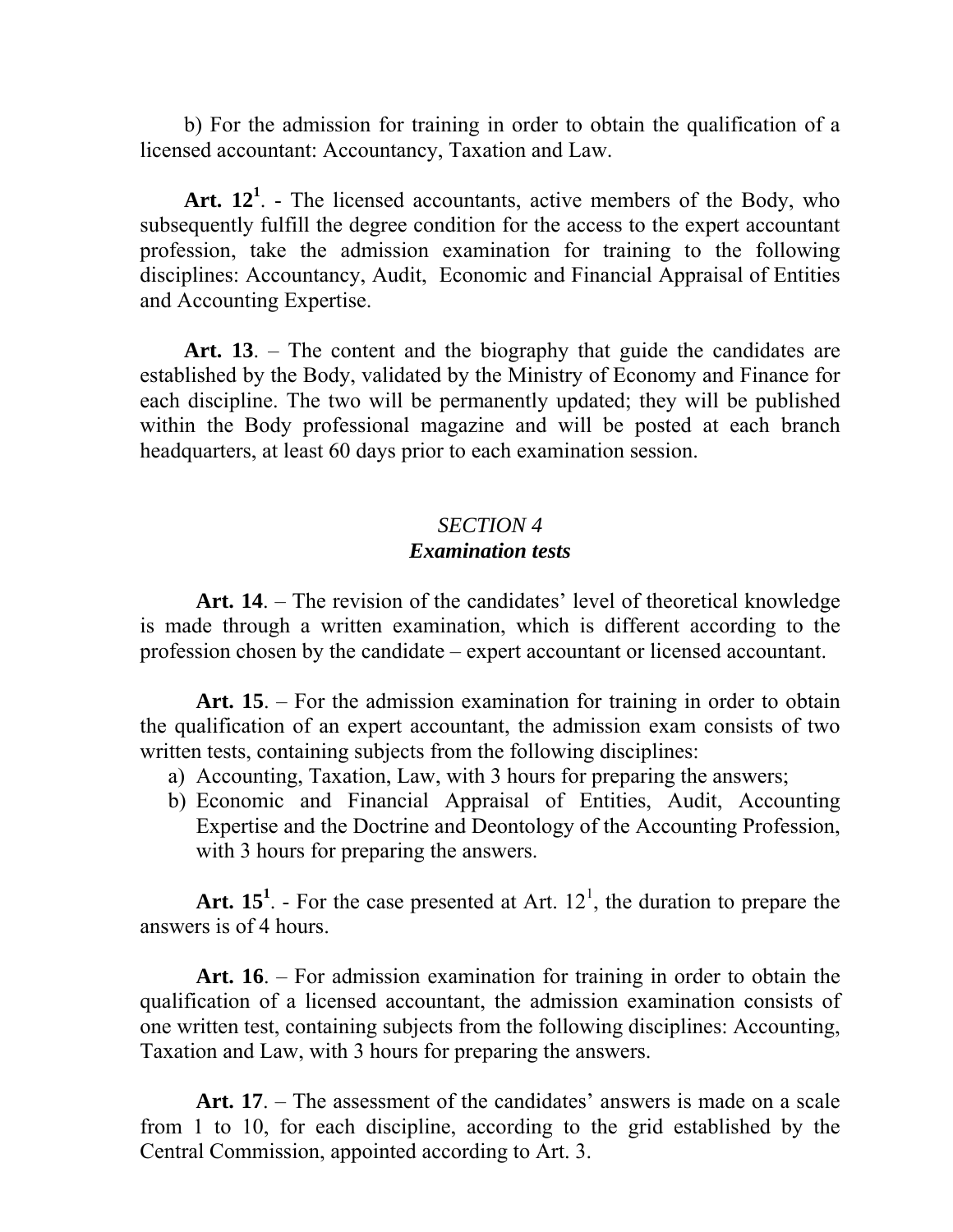**Art. 18**. – The accepted candidates are those who obtain an average overall mark of at least 7, and a minimum mark of 6 for each discipline. Results are posted within 20 days at the most from the examination.

**Art. 19**. – On the basis of the marks presented in the examination catalogue, which must be signed by all Examination Commission Members, the Commission President and Secretary prepare the official report for establishing the results of the examination. The official report is prepared in 3 copies; the original is sent to the respective technical department of the Body; one copy is posted at the branch offices and at the Bucharest offices, respectively, where the admission examination was held and one copy is filed at the same branch.

**Art. 20**. – The candidate may appeal the obtained result within 24 hours from the moment the results are posted. The appeals are submitted to the President of the Examination Commission. The President, together with the Commission members assigned for the appealed disciplines, will reexamine the papers and will communicate the result to those interested, within 48 hours from the appeal, mentioning the situation in the official report for establishing the examination result. The decisions taken under these conditions are definitive.

**Art. 21**. – The Examination Commission Secretary shall communicate, within 20 days from the date the Examination Commission ceased its activity, to the branch where the candidates registered, their results, according to the official report.

**Art. 22**. – (1) The candidates that are declared accepted by the Examination Commissions receive certificates for passing the admission examination within 30 days, from the branch where they have taken the admission in order to obtain the qualification of an expert and licensed accountant respectively.

 (2) With the certificate for passing the admission examination, the candidate can register at the Body branch, can undertake the practical training of three years and can take the aptitude examination for access to the expert accountant profession or to the licensed accountant profession.

**Art. 23**. – (1) The admission certificates for passing the admission examination for training in order to obtain the qualification of an expert or licensed accountant are printed and numbered as special regime documents as in Appendix 3. The organization of registration and management is conducted by the respective technical department, together with the executive directors of the branches, according to regulations approved by the Superior Council of the Body.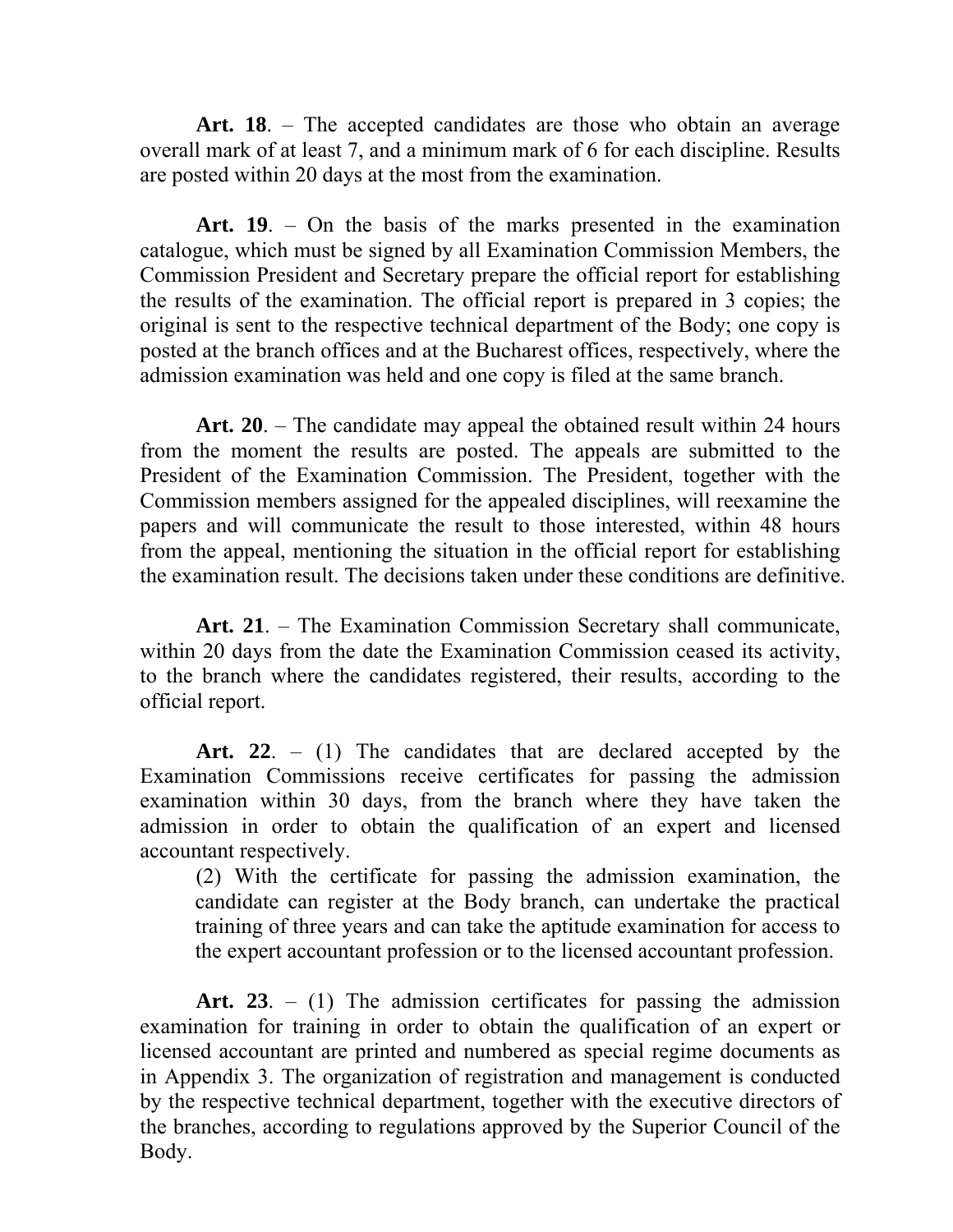(2) The filled in certificates signed by the President and the Secretary of the Examination Commission are forwarded to their owners, under signature.

## CHAPTER 3 **Establishing the admission examination subjects**

**Art. 24**. – The admission examination subjects are established for each session by a central commission, appointed in accordance with Art. 3. The persons that are part of the examination subject central commission will not be part of the examination commissions.

**Art. 25**. - The topics for the disciplines which are subject to written examinations are unique for the country and are developed in at least 30 alternatives versions which cover the mandatory theme and bibliography, valid for the respective section, established in accordance to art. 13.

**Art. 26**. – The President of the Central Commission extracts at least 15 alternative versions containing the developed subjects for each written examination and multiplies them in an equal number with the number of candidates resulted by referring the total number of candidates at a national level to the total number of alternative versions selected by the Central Commission for the respective session.

**Art. 27**. – The subjects are sealed within separate envelopes, ensuring confidentiality. The envelopes are submitted upon signature to each president of the examination commission, no earlier than 48 hours before the organization date of the admission examination; the envelopes containing the subjects for written examinations are unsealed in the presence of the examination commission and of candidates.

#### **CHAPTER IV Final provisions**

**Art. 28**. – The payment of the central and examinations commission members, transportation, accommodation and daily allowance, according to the law, are encumbered by the Body out of the amounts collected as attendance fee to the admission examination.

**Art. 29**. – Admission examination for training in order to obtain the qualification of an expert or licensed accountant is legally null if it is organized in other conditions than those stipulated by the present regulation.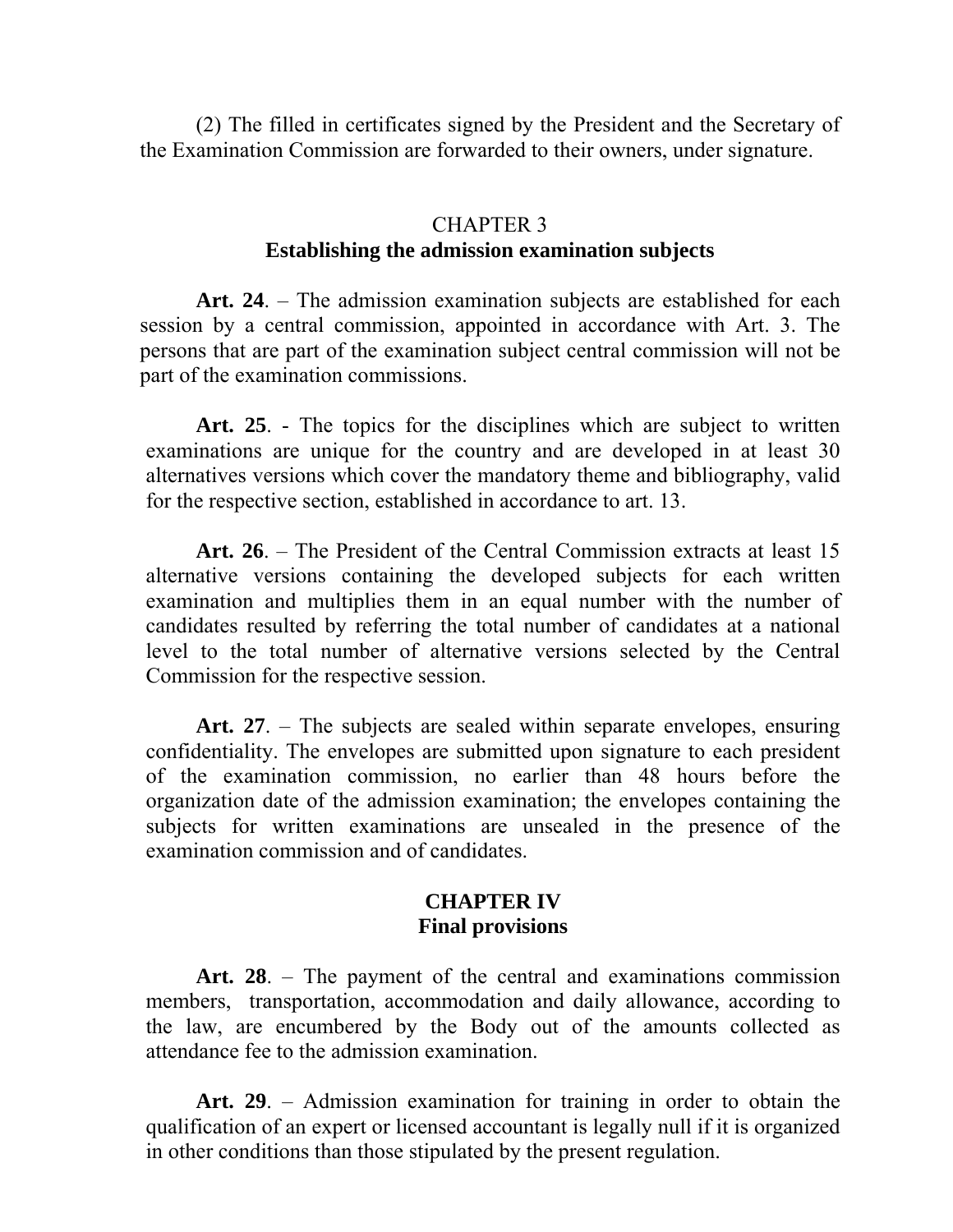**Art. 30**. – This Regulation will be supplemented by the Methodology on the recognition of diplomas and professional qualifications of foreign citizens in the European Union established by the Standing Board of the Superior Council of the Body within 30 days from the approval of this Regulation.

**Art. 31**. – The appendices no. 1-3 are part of the present Regulation.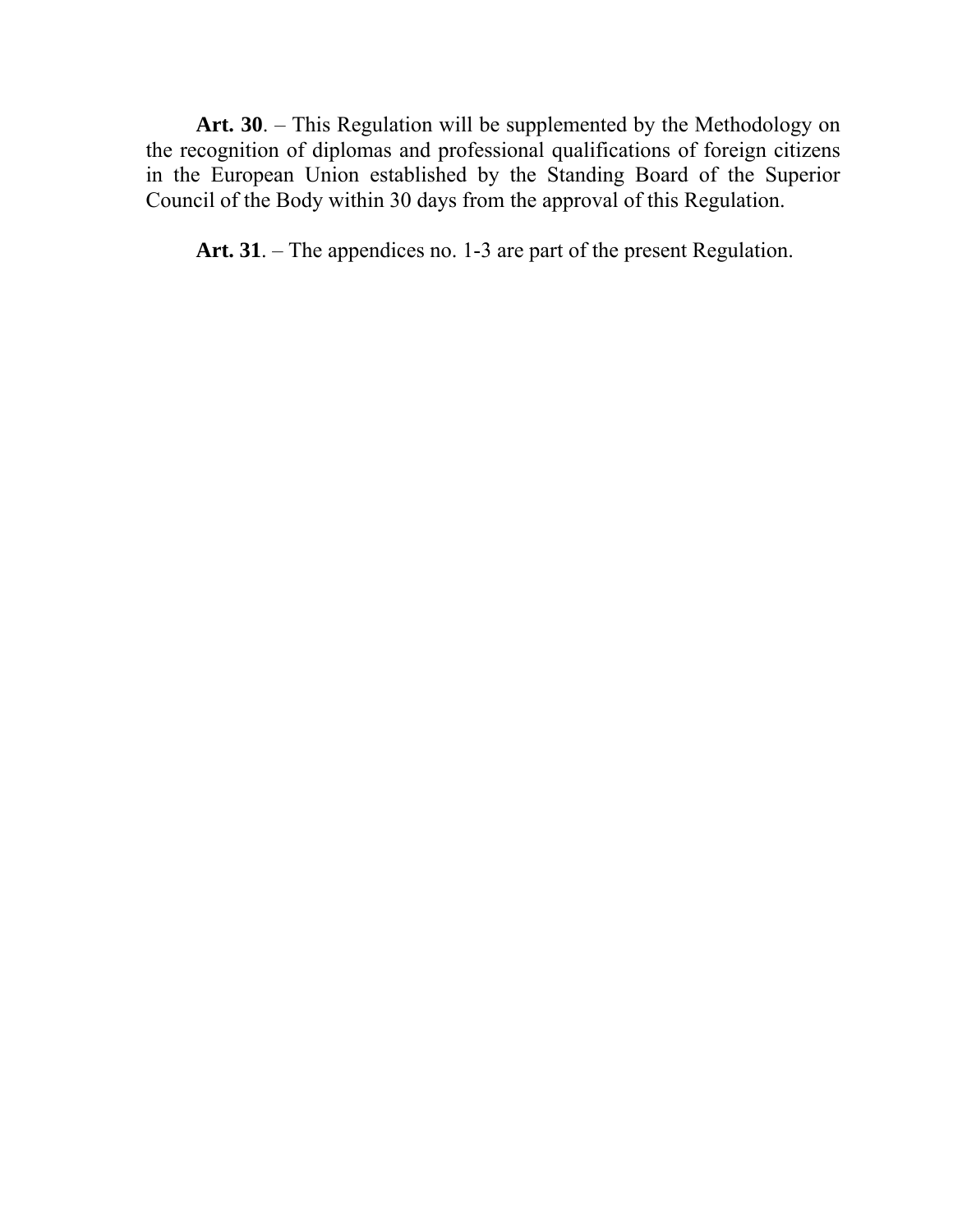*Appendix 1 to the Regulation*

# THE BODY OF EXPERT AND LICENSED ACCOUNTANS OF ROMANIA

Branch…………………………………

#### **REGISTRATION FORM**

|                                                                                                                                                                                                                                                                                                                                           | Street, districthome phone |  |
|-------------------------------------------------------------------------------------------------------------------------------------------------------------------------------------------------------------------------------------------------------------------------------------------------------------------------------------------|----------------------------|--|
|                                                                                                                                                                                                                                                                                                                                           |                            |  |
|                                                                                                                                                                                                                                                                                                                                           |                            |  |
| graduate of:                                                                                                                                                                                                                                                                                                                              |                            |  |
|                                                                                                                                                                                                                                                                                                                                           |                            |  |
| $\mathbf{M}$ , $\mathbf{M}$ , $\mathbf{M}$ , $\mathbf{M}$ , $\mathbf{M}$ , $\mathbf{M}$ , $\mathbf{M}$ , $\mathbf{M}$ , $\mathbf{M}$ , $\mathbf{M}$ , $\mathbf{M}$ , $\mathbf{M}$ , $\mathbf{M}$ , $\mathbf{M}$ , $\mathbf{M}$ , $\mathbf{M}$ , $\mathbf{M}$ , $\mathbf{M}$ , $\mathbf{M}$ , $\mathbf{M}$ , $\mathbf{M}$ , $\mathbf{M}$ , |                            |  |

|        | $\Gamma$ avuity         |
|--------|-------------------------|
|        | Major in                |
| $\Box$ |                         |
|        | $\Box$ Technical school |

Applies for the internship admission exam registration in order to obtain the qualification of

- $\Box$  Expert accountant
- D Licensed accountant,

organized during the period………………………. at the examination centre …………………………

 I acknowledge on my own responsibility that the above mentioned data are consistent with real facts, that I have a clean identification record and that I am not involved in any penal cause as a defendant.

 Registration of false data results in failing the admission examination, the annulment of the certificate for passing the admission examination for training in order to obtain the qualification of an expert or licensed accountant, the striking off the Table of the Body and the penal accountability, as is the case.

Date… /............/........... *Signature*

……………………….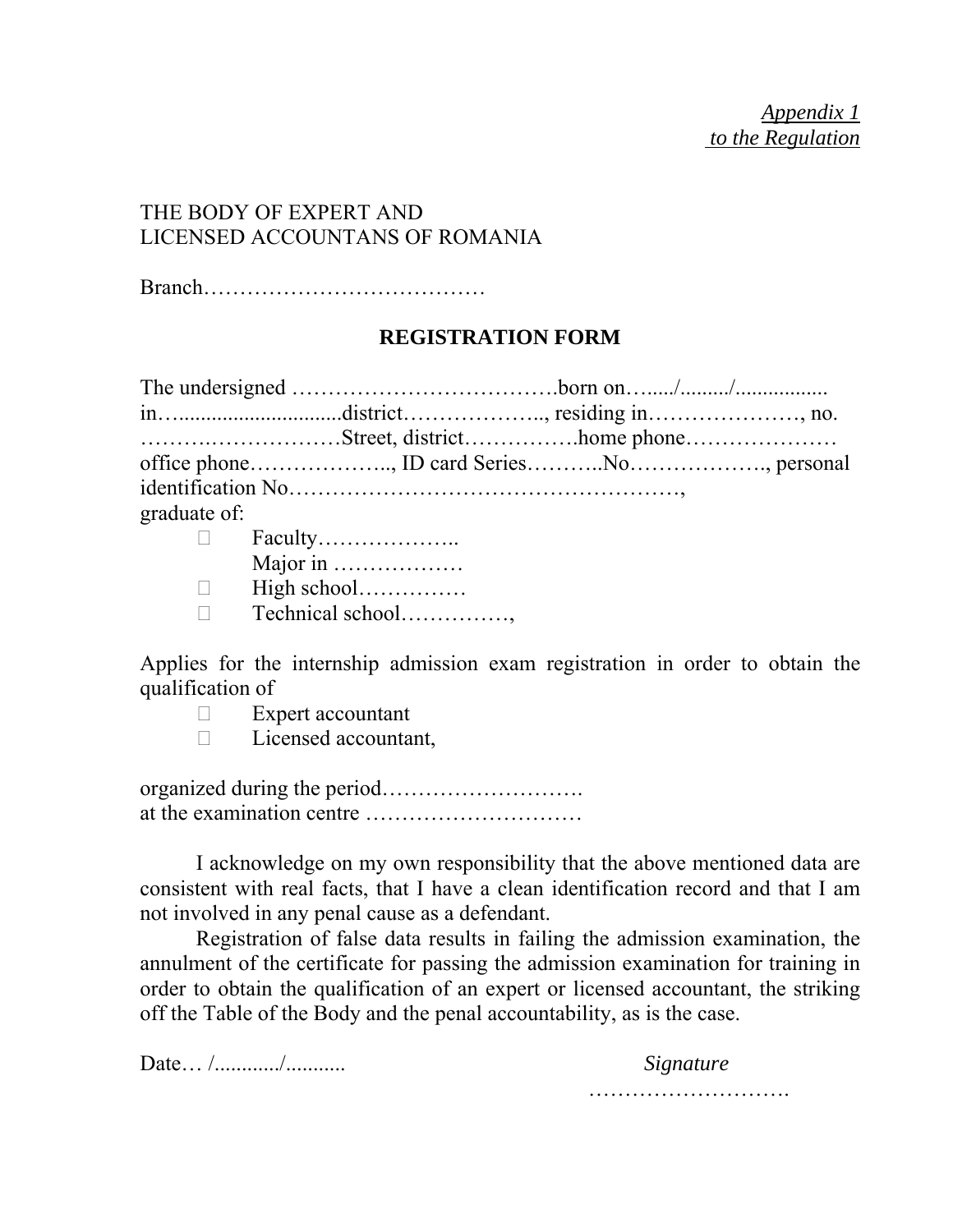*Appendix no. 2 to the Regulation*

# **CURRICULUM VITAE**

| Last name:                              |  |  |
|-----------------------------------------|--|--|
| First name:                             |  |  |
| Residence:                              |  |  |
| Education:                              |  |  |
| High school<br>$\blacksquare$           |  |  |
| Faculty<br>$\qquad \qquad \blacksquare$ |  |  |
| Major in                                |  |  |
| Profession:                             |  |  |
| Working place:                          |  |  |
| Position:                               |  |  |
| Period:                                 |  |  |
| Scientific activity:                    |  |  |
| Professional Development Courses:       |  |  |
| Foreign languages:                      |  |  |
|                                         |  |  |

*Signature,* 

………………..

Date……/……./…….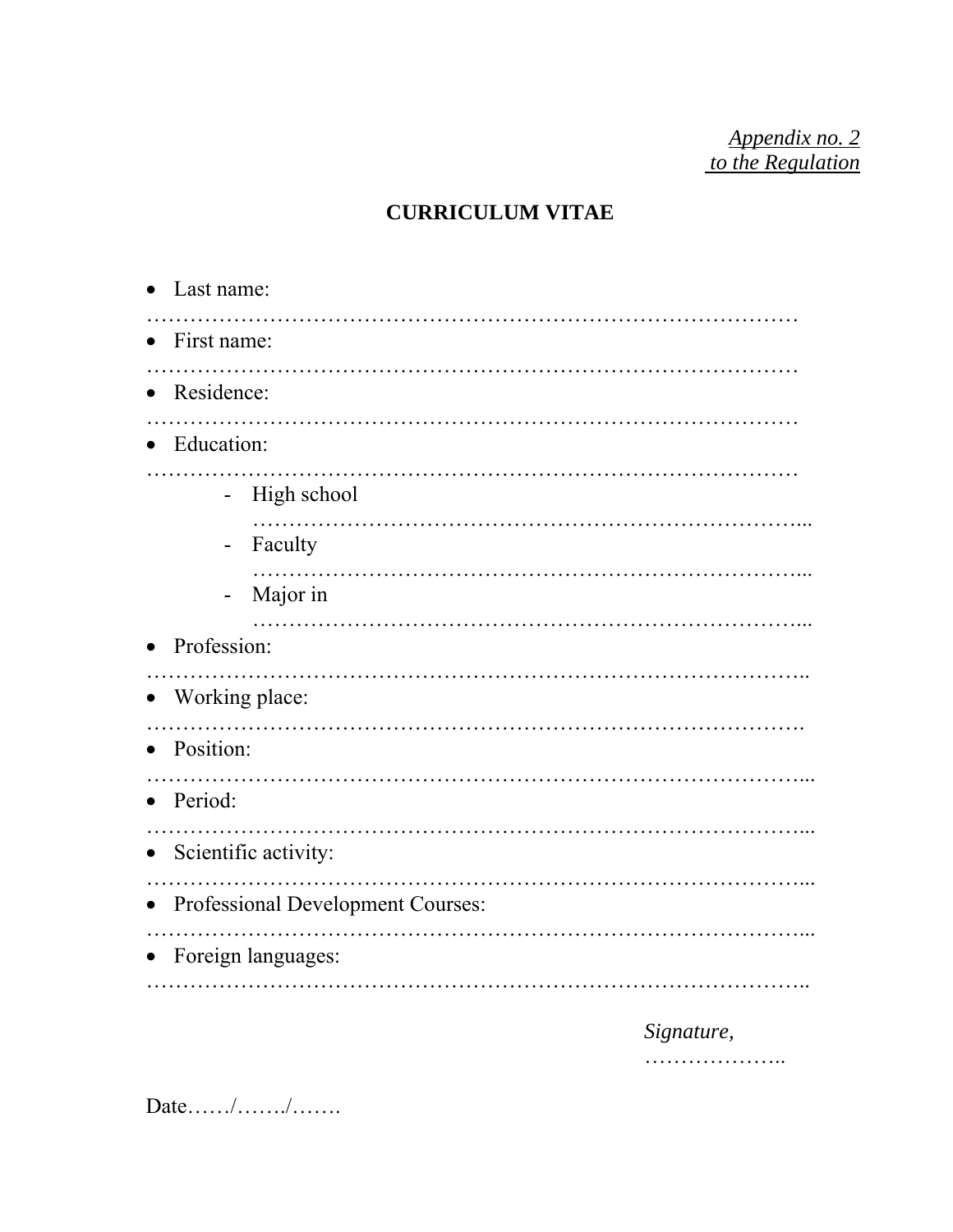*Appendix 3 to the Regulation*

# **THE BODY OF EXPERT AND LICENSED ACCOUNTANTS OF ROMANIA**

# **CERTIFICATE FOR PASSING THE ADMISSION EXAMINATION FOR TRAINING IN ORDER TO OBTAIN THE QUALIFICATION OF AN EXPERT/LICENSED ACCOUNTANT**

### **Series……No……..**

Name and surname (and father's initial) of the holder

| Name and surname of the Secretary of the Examination Commission                                                                                                                                                                                                |
|----------------------------------------------------------------------------------------------------------------------------------------------------------------------------------------------------------------------------------------------------------------|
| The examination centre where and the session during which the candidate took<br>This certificate acknowledges that the admission examination was passed and<br>confers the holder only the right to be registered for the 3 year practical training<br>period. |
|                                                                                                                                                                                                                                                                |
|                                                                                                                                                                                                                                                                |

*President of the* Secretary of the Secretary of the Examination Commission

*Examination Commission Examination Commission* 

Signatures

**COPY**